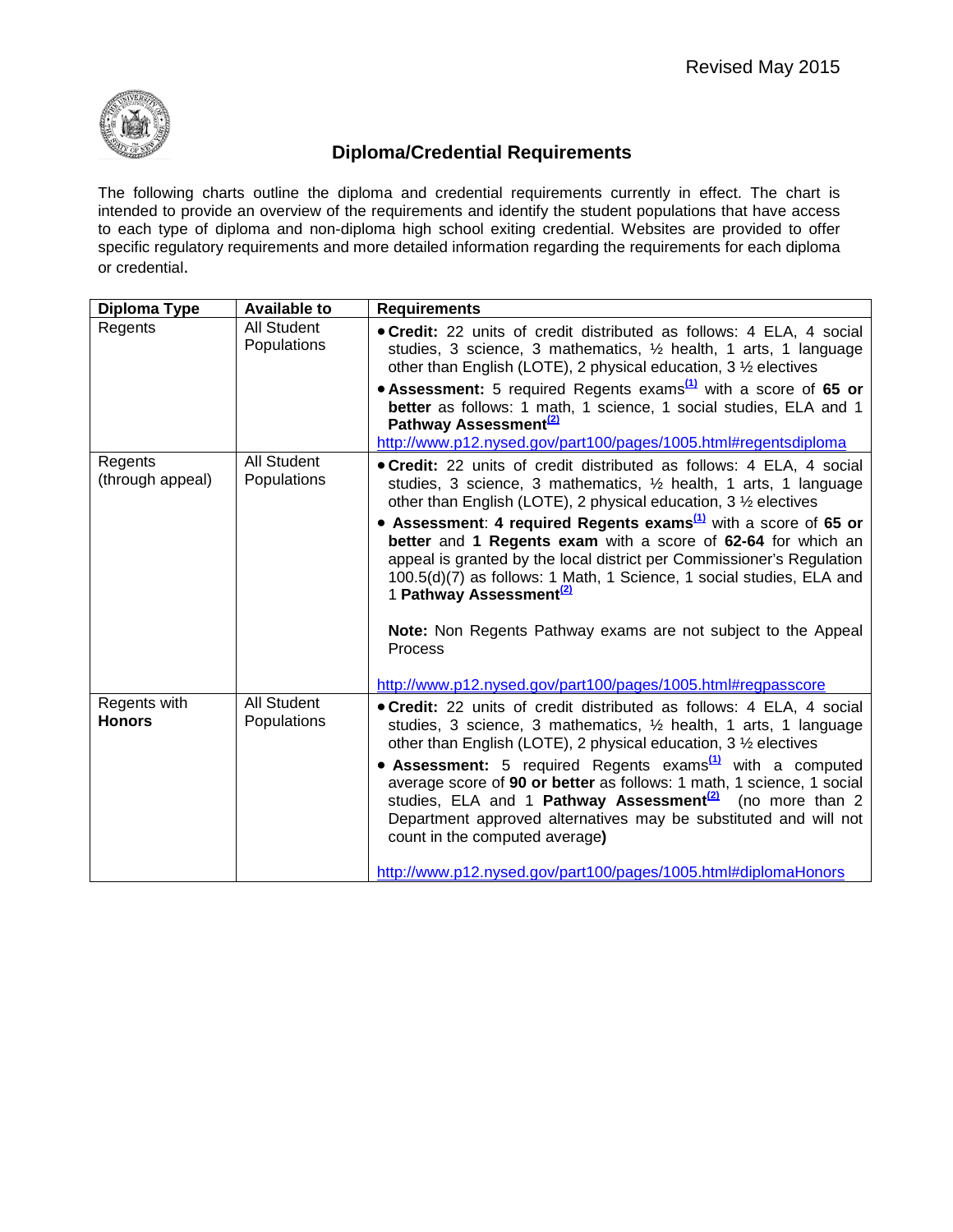| Regents with                                                                                                      | <b>All Student</b>         | . Credit: 22 units of credit distributed as follows: 4 ELA, 4 social                                                                                                                                                                                                                                                                                                                                                                                                                                                                                                                                                                                                                                                                                                                                                                                                                                                                                                                                                                                                                                                                                                                                                                                                                                                                                                                                                                                                                                                                                                                                                                                                         |
|-------------------------------------------------------------------------------------------------------------------|----------------------------|------------------------------------------------------------------------------------------------------------------------------------------------------------------------------------------------------------------------------------------------------------------------------------------------------------------------------------------------------------------------------------------------------------------------------------------------------------------------------------------------------------------------------------------------------------------------------------------------------------------------------------------------------------------------------------------------------------------------------------------------------------------------------------------------------------------------------------------------------------------------------------------------------------------------------------------------------------------------------------------------------------------------------------------------------------------------------------------------------------------------------------------------------------------------------------------------------------------------------------------------------------------------------------------------------------------------------------------------------------------------------------------------------------------------------------------------------------------------------------------------------------------------------------------------------------------------------------------------------------------------------------------------------------------------------|
| <b>Advanced</b><br><b>Designation</b>                                                                             | Populations                | studies, 3 science, 3 mathematics, 1/2 health, 1 arts, 1 language<br>other than English (LOTE), 2 physical education, $3\frac{1}{2}$ electives. In<br>addition, a student must earn an additional 2 units of credit in LOTE<br>or a 5 unit sequence in the Arts or CTE. These credits can be<br>included in the 22 required credits.<br>Assessment: Students may meet the assessment requirements in<br>order to earn a Regents Diploma with Advanced Designation by<br>passing any one of the following combinations of Regents<br>examinations and/or Department approved alternatives if applicable:<br>a. Traditional Combination: ELA, Global History and<br>Geography, US History and Government, 3 mathematics,<br>2 science, 1 must be life science and 1 must be physical<br>$science) = 8$ Assessments<br><b>b.</b> Pathway <sup>(2)</sup> Combination (other than STEM): ELA, 1<br>social studies, 3 mathematics, 2 science (1 must be life<br>science and 1 must be physical science), 1 Pathway<br>(other than science or mathematics) = $8$ Assessments<br>c. STEM (Mathematics) Pathway <sup>(2)</sup> Combination: ELA, 1<br>social studies 4 mathematics, 2 science (1 must be life<br>science and 1 must be physical science) = $8$ Assessments<br>d. STEM (Science) Pathway <sup>(2)</sup> Combination: ELA, 1 social<br>studies, 3 mathematics, 3 science (1 must be life science<br>and 1 must be physical science) = $8$ Assessments<br>In addition a student must pass either a locally developed<br>Checkpoint B LOTE examination or complete a 5 unit sequence in<br>the Arts or CTE.<br>http://www.p12.nysed.gov/part100/pages/1005.html#regentsAD |
| Regents with<br><b>Advanced</b><br><b>Designation with</b><br>an annotation that<br>denotes Mastery<br>in Math    | All Student<br>Populations | . Credit: 22 units of credit distributed as follows: 4 ELA, 4 social<br>studies, 3 science, 3 mathematics, 1/2 health, 1 arts, 1 language<br>other than English (LOTE), 2 physical education, $3\frac{1}{2}$ electives. In<br>addition, a student must earn an additional 2 units of credit in LOTE<br>or a 5 unit sequence in the Arts or CTE. These credits can be<br>included in the 22 required credits.<br>• Assessment: Meets all assessment requirements for the Regents<br>diploma with advanced designation (see above) and, in addition,<br>scores 85 or better on each of 3 Regents examinations in<br>mathematics<br>See 100.5(b)(7)(x)<br>http://www.p12.nysed.gov/part100/pages/1005.html#regentsAD                                                                                                                                                                                                                                                                                                                                                                                                                                                                                                                                                                                                                                                                                                                                                                                                                                                                                                                                                            |
| Regents with<br><b>Advanced</b><br><b>Designation with</b><br>an annotation that<br>denotes Mastery<br>in Science | All Student<br>Populations | . Credit: 22 units of credit distributed as follows: 4 ELA, 4 social<br>studies, 3 science, 3 mathematics, 1/2 health, 1 arts, 1 language<br>other than English (LOTE), 2 physical education, $3\frac{1}{2}$ electives. In<br>addition, a student must earn an additional 2 units of credit in LOTE<br>or a 5 unit sequence in the Arts or CTE. These credits can be<br>included in the 22 required credits.<br>• Assessment: Meets all assessment requirements for the Regents<br>diploma with advanced designation (see above) and, in addition,<br>scores 85 or better on each of 3 Regents examinations in science<br>See 100.5(b)(7)(x)<br>http://www.p12.nysed.gov/part100/pages/1005.html#regentsAD                                                                                                                                                                                                                                                                                                                                                                                                                                                                                                                                                                                                                                                                                                                                                                                                                                                                                                                                                                   |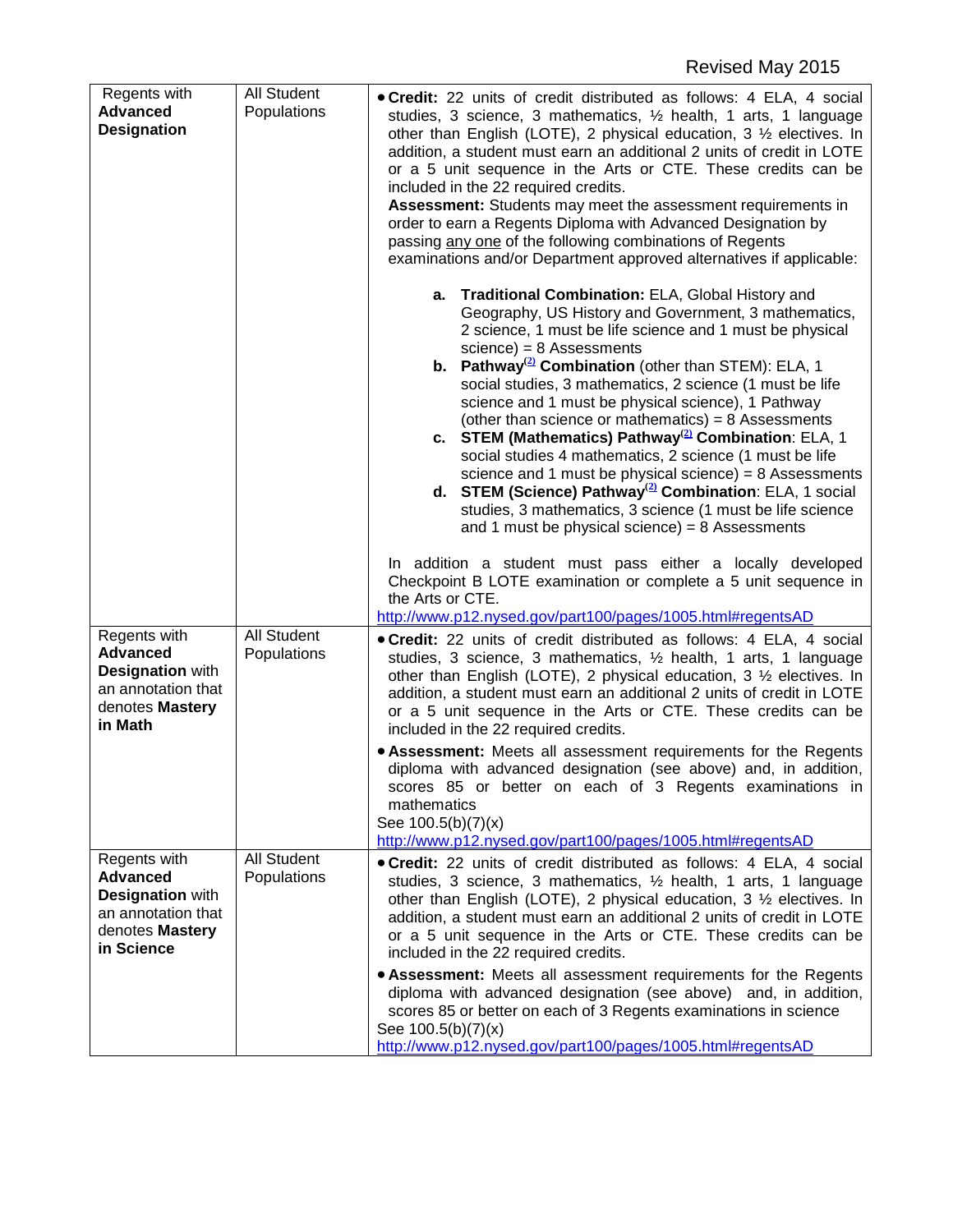| Regents with<br><b>Advanced</b><br><b>Designation with</b><br><b>Honors</b> | <b>All Student</b><br>Populations                                                                                                                                   | . Credit: 22 units of credit distributed as follows: 4 ELA, 4 social<br>studies, 3 science, 3 mathematics, 1/2 health, 1 arts, 1 language<br>other than English (LOTE), 2 physical education, $3\frac{1}{2}$ electives. In<br>addition, a student must earn an additional 2 units of credit in LOTE<br>or a 5 unit sequence in the Arts or CTE. These credits can be<br>included in the 22 required credits.<br>• Assessment: Meets all assessment requirements for the Regents<br>diploma with advanced designation (see above) with a computed<br>average score of 90 or better (no more than 2 Department approved<br>alternatives may be substituted and will not count in the computed<br>average)<br><b>Note:</b> The locally developed Checkpoint B LOTE examination is not<br>included in the computed average<br>http://www.p12.nysed.gov/part100/pages/1005.html#diplomaHonors                                                                                                                                                                                                                                                                                                                                                                                                                                                                                                                                                                            |
|-----------------------------------------------------------------------------|---------------------------------------------------------------------------------------------------------------------------------------------------------------------|---------------------------------------------------------------------------------------------------------------------------------------------------------------------------------------------------------------------------------------------------------------------------------------------------------------------------------------------------------------------------------------------------------------------------------------------------------------------------------------------------------------------------------------------------------------------------------------------------------------------------------------------------------------------------------------------------------------------------------------------------------------------------------------------------------------------------------------------------------------------------------------------------------------------------------------------------------------------------------------------------------------------------------------------------------------------------------------------------------------------------------------------------------------------------------------------------------------------------------------------------------------------------------------------------------------------------------------------------------------------------------------------------------------------------------------------------------------------|
| Local <sup>(3)</sup>                                                        | Students with<br>disabilities with<br>an individualized<br>education<br>program (IEP)<br>or if included on<br>the student's<br>section 504<br>Accommodation<br>Plan | • Credit: 22 units of credit distributed as follows: 4 ELA, 4 social<br>studies, 3 science, 3 mathematics, 1/2 health, 1 arts, 1 language<br>other than English (LOTE), 2 physical education, 3 1/2 electives.<br>• Assessment:<br>a. Low Pass Safety Net Option: 5 required Regents exams<br>with a score of 55 or better as follows: 1 math, 1 science, 1<br>social studies, ELA and 1 Pathway Assessment <sup>(2)</sup><br>http://www.p12.nysed.gov/part100/pages/1005.html#assess<br>ment; or<br>b. Regents Competency Test (RCT) Safety Net Option for<br>students entering grade 9 prior to September 2011:<br>passing score on corresponding RCT if student does not<br>achieve a score of 55 or higher on the Regents examination<br>http://www.p12.nysed.gov/specialed/publications/localdiplom<br>aoptions-may2011.htm; or<br>c. Compensatory Safety Net Option: scores between 45-54<br>on one or more of the five required Regents exams, other<br>than the English language arts (ELA) or mathematics, but<br>compensates the low score with a score of 65 or higher on<br>another required Regents exam. Note: a score of at least 55<br>must be earned on both the ELA and 1 mathematics exam.<br>A score of 65 or higher on a single examination may not be<br>used to compensate for more than one examination for<br>which a score of 45-54 is earned.<br>• http://www.p12.nysed.gov/specialed/publications/safetynet-<br>compensatoryoption.html |
| Local Diploma<br>(through Appeal)                                           | All Student<br>Populations                                                                                                                                          | . Credit: 22 units of credit distributed as follows: 4 ELA, 4 social<br>studies, 3 science, 3 mathematics, 1/2 health, 1 arts, 1 language<br>other than English (LOTE), 2 physical education, 3 1/2 electives.<br>• Assessment: 3 required Regents exams with a score of 65 or better<br>and 2 Regents exams with a score of 62-64 for which an appeal is<br>granted by the local district per Commissioner's Regulation<br>100.5(d)(7) as follows: 1 Math, 1 Science, 1 Social Studies, ELA, 1<br>Pathway Assessment <sup>(2)</sup><br>Note: Non Regents Pathway exams are not subject to the Appeal<br>process<br>http://www.p12.nysed.gov/part100/pages/1005.html#regpasscore<br>http://www.p12.nysed.gov/ciai/gradreq/RevAppealForm2015.pdf                                                                                                                                                                                                                                                                                                                                                                                                                                                                                                                                                                                                                                                                                                                     |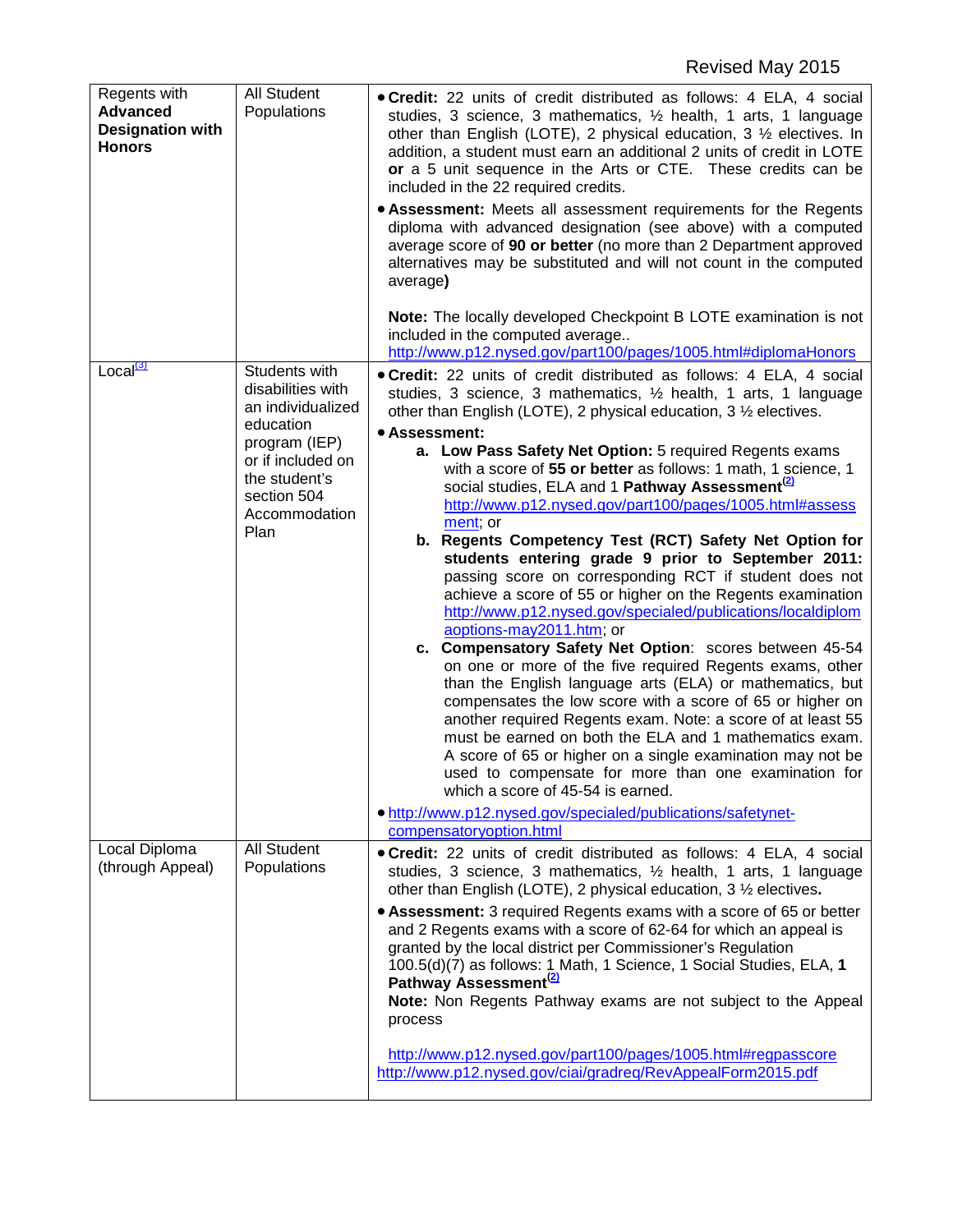| English                    | . Credit: 22 units of credit distributed as follows: 4 ELA, 4 social                                                                                                                                                                                                                                                                                                                                                                                                                                                                                                                                                                                                                                                                                                                                                                                                                                                                       |
|----------------------------|--------------------------------------------------------------------------------------------------------------------------------------------------------------------------------------------------------------------------------------------------------------------------------------------------------------------------------------------------------------------------------------------------------------------------------------------------------------------------------------------------------------------------------------------------------------------------------------------------------------------------------------------------------------------------------------------------------------------------------------------------------------------------------------------------------------------------------------------------------------------------------------------------------------------------------------------|
| Learners Only              | studies, 3 science, 3 mathematics, 1/2 health, 1 arts, 1 language<br>other than English (LOTE), 2 physical education, 3 1/2 electives.<br>• Assessment: 4 required Regents exams $\frac{(1)}{(1)}$ with a score of 65 or<br>better and the ELA Regents exam with a score of 55-61 for which an<br>appeal is granted by the local district per Commissioner's Regulation<br>100.5(d)(7); or 3 required Regents exams with a score of 65 or<br>better, 1 Regents exam with a score of 62-64, and the ELA Regents<br>exam with a score of 55-61. For both the 62-64 and the 55-61<br>scores, an appeal is granted by the local district per Commissioner's<br>Regulation 100.5(d)(7) as follows: 1 Math, 1 Science, 1 Social<br>Studies, ELA, 1 Pathway Assessment <sup>(2)</sup><br>http://www.regents.nysed.gov/meetings/2015Meetings/February/215<br>p12a1.pdf<br>Note: Non Regents Pathway exams are not subject to the Appeal<br>process |
| All Student<br>Populations | • Credit: Completes all credit requirements as listed above for specific<br>diploma types and successfully completes an approved career and<br>technical education program.<br>• Assessment: Achieves a passing score on State assessments as<br>listed above for specific diploma types and successfully completes<br>the 3 part technical assessment designated for the particular<br>approved career and technical education program which the student<br>has completed.<br>http://www.p12.nysed.gov/part100/pages/1005.html#carteched                                                                                                                                                                                                                                                                                                                                                                                                  |
|                            | Language                                                                                                                                                                                                                                                                                                                                                                                                                                                                                                                                                                                                                                                                                                                                                                                                                                                                                                                                   |

| <b>Non-diploma High School Exiting Credentials</b>                                        |                                                                                                                              |                                                                                                                                                                                                                                                                                                                                                                                                                                                                                                                                           |  |  |
|-------------------------------------------------------------------------------------------|------------------------------------------------------------------------------------------------------------------------------|-------------------------------------------------------------------------------------------------------------------------------------------------------------------------------------------------------------------------------------------------------------------------------------------------------------------------------------------------------------------------------------------------------------------------------------------------------------------------------------------------------------------------------------------|--|--|
| <b>Credential Type</b>                                                                    | <b>Available to</b>                                                                                                          | <b>Requirements</b>                                                                                                                                                                                                                                                                                                                                                                                                                                                                                                                       |  |  |
| Skills and<br>Achievement<br>Commencement<br>Credential                                   | Students with<br>severe<br>disabilities that<br>are assessed<br>using the NYS<br>Alternate<br>Assessment<br>(NYSAA)          | All students with severe disabilities who attend school for not less than<br>12 years, excluding Kindergarten exit with this credential which must<br>be accompanied by documentation of the student's skills and<br>strengths and levels of independence in academic, career<br>development and foundation skills needed for post-school living,<br>learning and working.<br>http://www.p12.nysed.gov/specialed/publications/SACCmemo.htm<br>http://www.p12.nysed.gov/part100/pages/1006.html                                            |  |  |
| Career<br>Development and<br>Occupational<br>Studies (CDOS)<br>Commencement<br>Credential | Students with<br>disabilities other<br>than those who<br>are assessed<br>using the NYS<br>Alternate<br>Assessment<br>(NYSSA) | • Completes a career plan; demonstrates attainment of the<br>commencement level Career Development and Occupational<br>Studies (CDOS) learning standards in the area of career exploration<br>and development, integrated learning and universal foundation skills;<br>satisfactorily completes the equivalent of 2 units of study (216 hours)<br>in Career and Technical Education coursework and work-based<br>learning (including at least 54 hours of work-based learning); and<br>has at least 1 completed employability profile; OR |  |  |
|                                                                                           |                                                                                                                              | • Student meets criteria for a national work readiness credential<br>Note: Credential may be a supplement to a Local or Regents<br>diploma, or, if the student is unable to meet diploma standards, the<br>credential may be awarded as the student's exiting credential<br>provided the student has attended school for not less than 12 years,<br>excluding Kindergarten.<br>http://www.p12.nysed.gov/specialed/publications/CDOScredential-<br>memo-613.htm                                                                            |  |  |